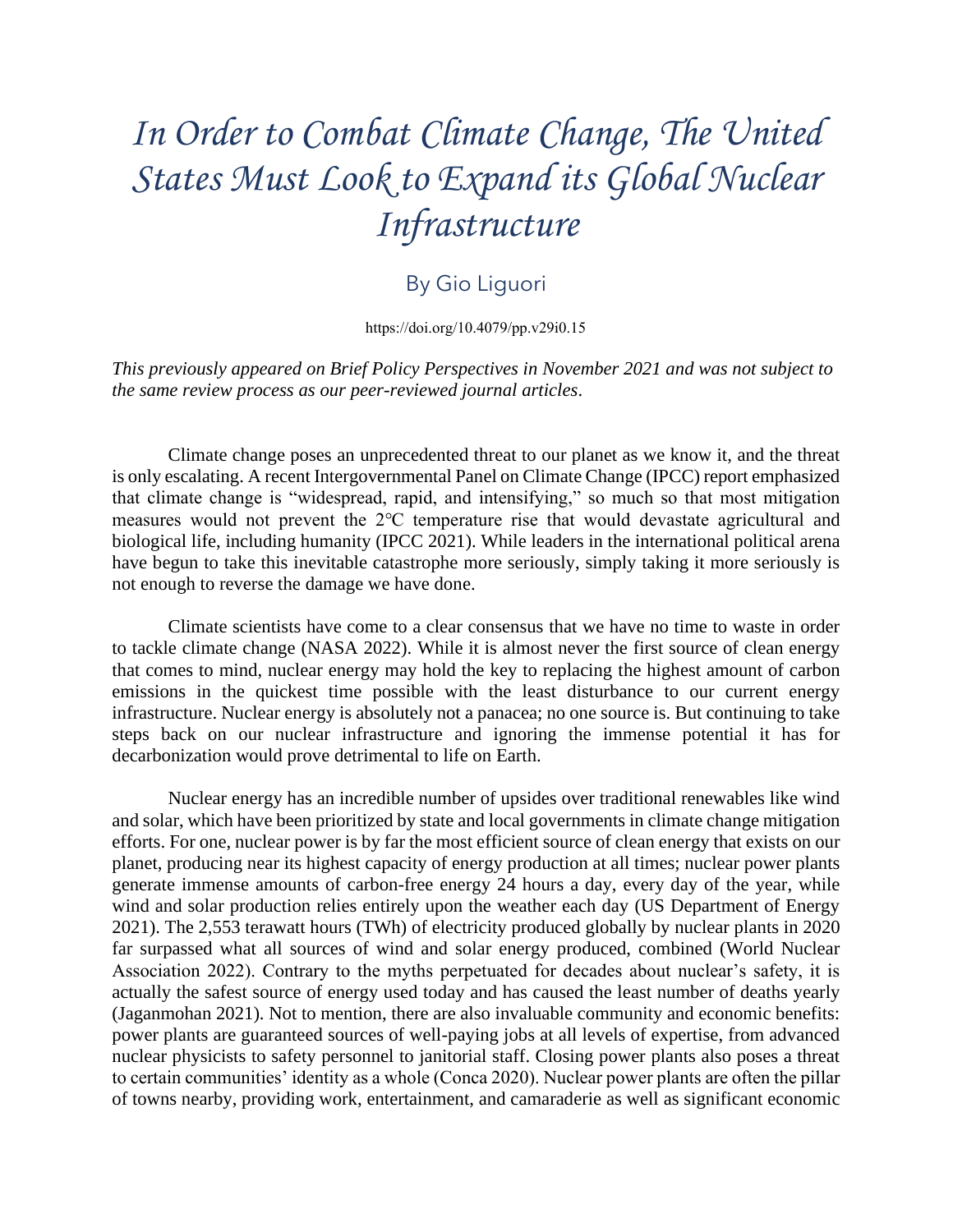benefits and growth, including lower electricity costs for residents (Duke Energy 2012). Plus, the tax dollars raised on these power plants locally can be repurposed to infrastructure improvements, indirectly improving the everyday lives of those living in its backyard.

 of creating essentially limitless energy, seems to be on the horizon (Gibney 2021). Small Modular cut down on the size of nuclear power plants without sacrificing production (Levitan 2020). The United Kingdom is preparing to construct these energy marvels across the country, with each Furthermore, scientific advancements in the field of nuclear energy are perhaps the most promising in the history of energy production. The possibility of a nuclear fusion reactor, capable Reactors (SMRs), already approved by the U.S. Nuclear Energy Commission, can significantly providing enough energy to power over 1.3 million homes (Davies 2021).

**Figure 1**: Capacity Factor by Energy Source (2019)



Nuclear power plants are capable of producing at nearly maximum strength 93.5% of the time. (US Department of Energy)

*Source*: Department of Energy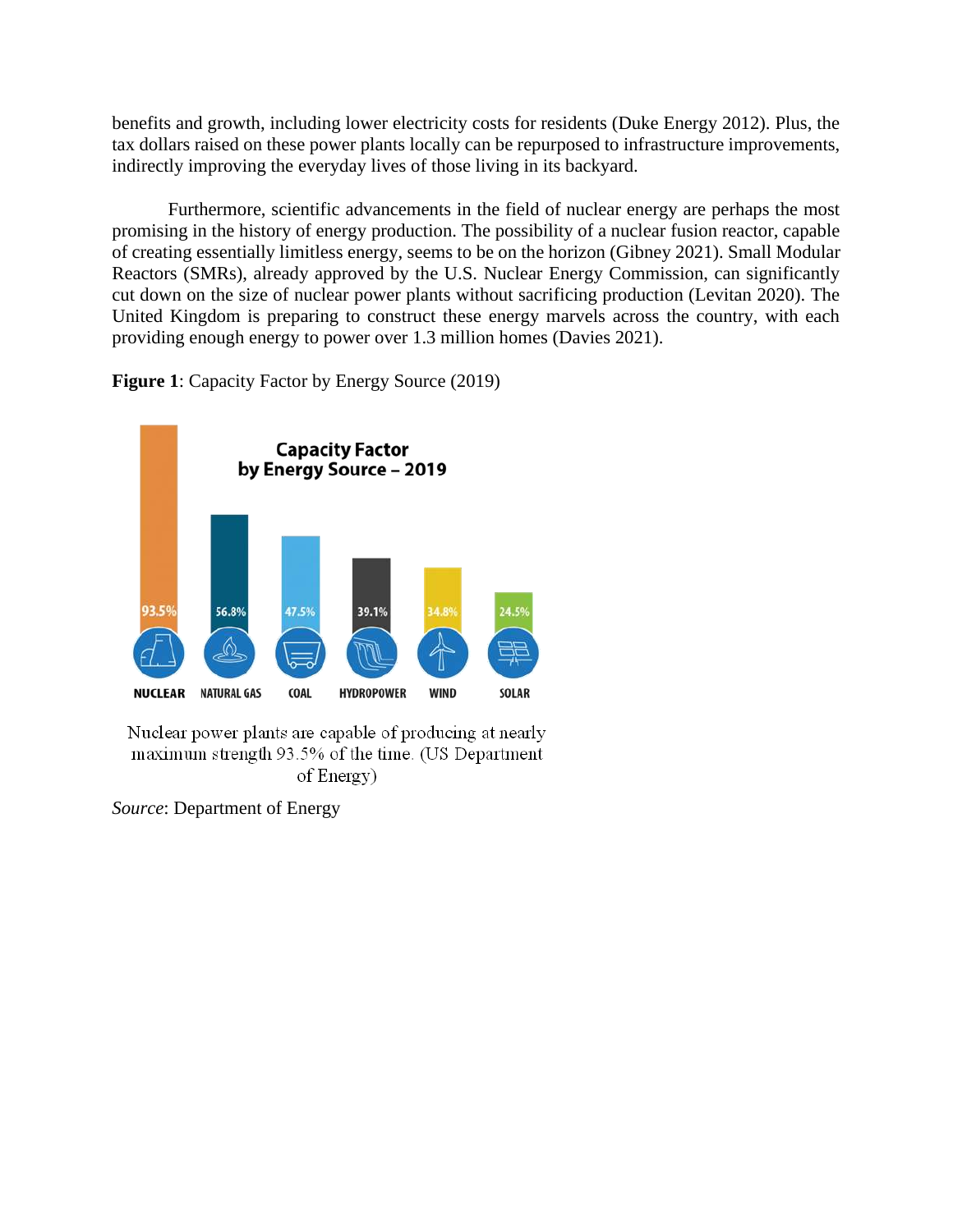With such astounding clean energy potential, it would be a mistake not to carefully consider investing in the nuclear energy effort. Despite clear scientific evidence pointing towards the phase-outs of crucial reactors. Counterintuitively, the huge amounts of energy lost by nuclear contributing to worsening climate change (Ahn 2021). Perhaps the most infamous example of was meant to increase the proliferation of renewables around the country, it instead did the opposite; in 2019 over three-quarters of Germany's energy consumed was from fossil fuels, necessity of nuclear in a carbon-neutral future, decision makers throughout the world continue reactor shutdowns are almost always replaced by increased fossil fuel consumption, directly nuclear phase-out is Germany's, which should be completed by 2022. While this policy decision significantly more than any other European nation (Ritchie and Roser 2021; Sonnichsen 2021).

 even more dire (Levin et. al 2019). The US Energy Information Agency predicts energy consumption throughout the world will increase by fifty percent, a crucial aspect of climate change consideration that we cannot ignore (US Energy Information Agency 2021). While we are trying to compensate for the emissions we are creating now, we are not taking the proactive steps necessary to offset the tremendous increase in global consumption. The United States risks falling behind as leaders on the international stage in climate change mitigation, energy production, and energy globally, and has 17 more nuclear reactors under construction compared to the United When thinking ahead to a net-zero emissions future, a world without nuclear energy looks technological innovation. China, the biggest polluter in the world, already produces the most clean States' two. This lack of investment in nuclear infrastructure could potentially jeopardize the United States' legitimacy as a climate change leader (US Embassy in Georgia 2020; International Renewable Energy Agency, n.d.; Conca 2021).

 Renewables have largely taken the mantle in the international fight against climate change. They are easy ways for the ordinary person to get involved in reducing their carbon footprint, such as installing solar panels on a home or buying an electric vehicle, which are important micro-level and easiest to build for private companies without needing government subsidy or large influxes of capital. However, on the macro-scale, where we need to build out our energy producing combat emissions. The research shows that nuclear energy can provide the abundance of power decisions for cutting carbon that all should consider. They're also typically the most accessible potential, these options are not practical. Solar Star, one of the world's largest solar farms with an approximate area equal to four Central Parks, produced around 265,000 MWh of electricity in Q3 2020 (SunPower 2020; US Energy Information Agency 2021). In that same timespan, California's nuclear power plant Diablo Canyon produced nearly 17 times more clean energy than Solar Star. Furthermore, building gigantic solar farms often requires cutting down trees, which are actively combating emissions in their own ecological fashion. As a planet, embracing the least productive options is not going to get us where we need to be by 2050, 2070, or any year. In order to prevent the destruction of our planet as we know it, policymakers will need to take radical measures to and reduction of emissions that are needed to meet these goals.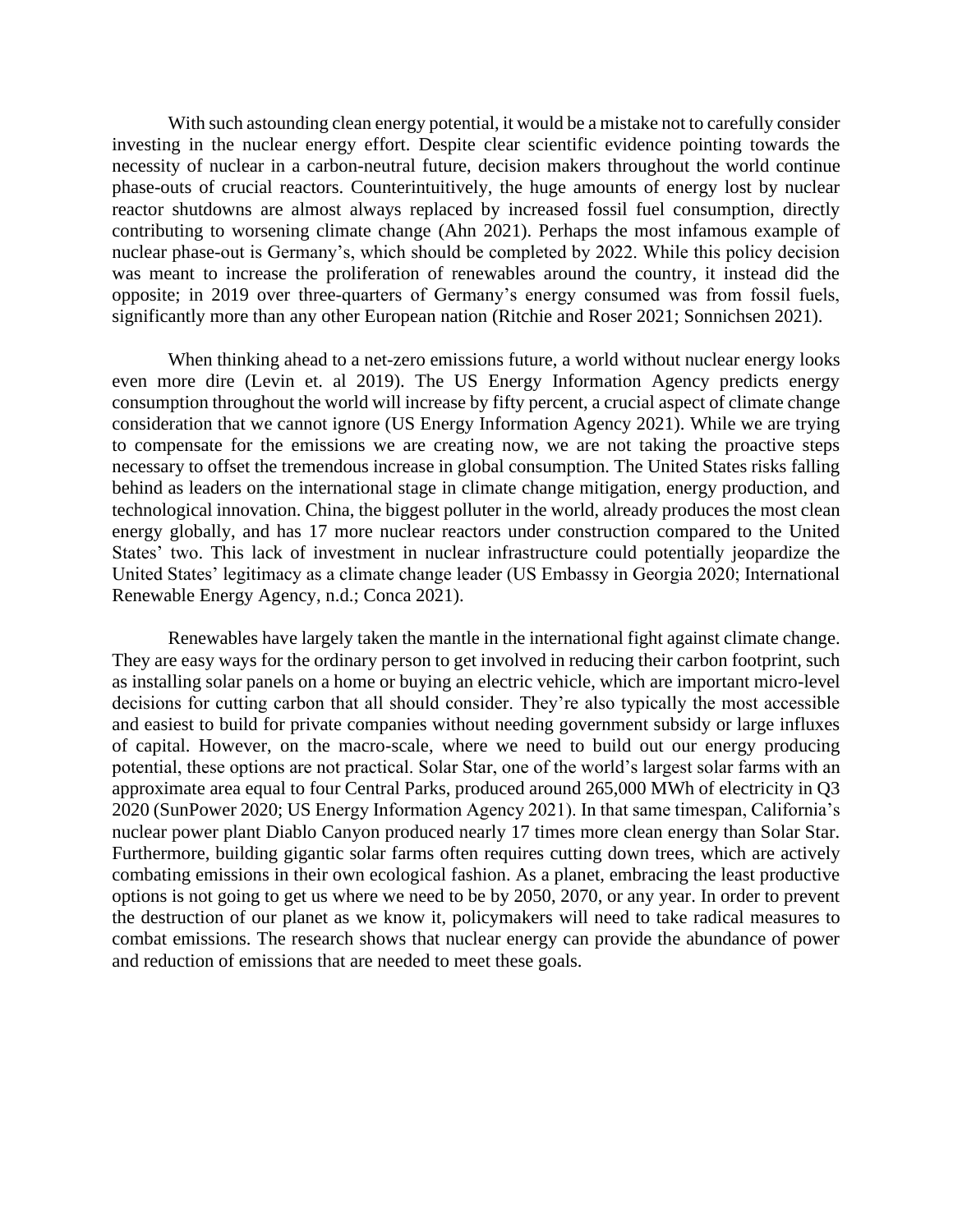## REFERENCES

- Ahn, Alan. 2021. "Importance of Preserving Existing Nuclear." *Third Way*, September 10, 2021. [https://www.thirdway.org/memo/importance-of-preserving-existing-nuclear.](https://www.thirdway.org/memo/importance-of-preserving-existing-nuclear)
- "Climate Change Widespread, Rapid, and Intensifying." 2021. *IPCC*, August 9, 2021. [https://www.ipcc.ch/2021/08/09/ar6-wg1-20210809-pr/.](https://www.ipcc.ch/2021/08/09/ar6-wg1-20210809-pr/)
- "Communities Reap Economic Benefits from Neighborhood Nuclear Power Plants." 2012. Nuclear Information Center. *Duke Energy*, June 19, 2012. [https://nuclear.duke](https://nuclear.duke-energy.com/2012/06/19/communities-reap-economic-benefits-from-neighborhood-nuclear-power-plants)[energy.com/2012/06/19/communities-reap-economic-benefits-from-neighborhood](https://nuclear.duke-energy.com/2012/06/19/communities-reap-economic-benefits-from-neighborhood-nuclear-power-plants)[nuclear-power-plants.](https://nuclear.duke-energy.com/2012/06/19/communities-reap-economic-benefits-from-neighborhood-nuclear-power-plants)
- Conca, James. 2021. "China Will Lead the World in Nuclear Energy, along with All Other Energy Sources, Sooner than You Think." Forbes. *Forbes Magazine*, December 10, 2021. [https://www.forbes.com/sites/jamesconca/2021/04/23/china-will-lead-the-world-in](https://www.forbes.com/sites/jamesconca/2021/04/23/china-will-lead-the-world-in-nuclear-energy-along-with-all-other-energy-sources-sooner-than-you-think/?sh=6d01d203778c)[nuclear-energy-along-with-all-other-energy-sources-sooner-than-you](https://www.forbes.com/sites/jamesconca/2021/04/23/china-will-lead-the-world-in-nuclear-energy-along-with-all-other-energy-sources-sooner-than-you-think/?sh=6d01d203778c)[think/?sh=6d01d203778c.](https://www.forbes.com/sites/jamesconca/2021/04/23/china-will-lead-the-world-in-nuclear-energy-along-with-all-other-energy-sources-sooner-than-you-think/?sh=6d01d203778c)
- Conca, James. 2020. "Communities Surrounding Closed Nuclear Power Plants Face Terrible Challenges Moving Forward." Forbes. *Forbes Magazine*, October 26, 2020. [https://www.forbes.com/sites/jamesconca/2020/10/25/communities-surrounding-closed](https://www.forbes.com/sites/jamesconca/2020/10/25/communities-surrounding-closed-nuclear-power-plants-face-terrible-challenges-moving-forward/?sh=a5c3cfd62784)[nuclear-power-plants-face-terrible-challenges-moving-forward/?sh=a5c3cfd62784.](https://www.forbes.com/sites/jamesconca/2020/10/25/communities-surrounding-closed-nuclear-power-plants-face-terrible-challenges-moving-forward/?sh=a5c3cfd62784)
- "Country Rankings." Accessed March 14, 2022. International Renewable Energy Agency. [https://www.irena.org/Statistics/View-Data-by-Topic/Capacity-and-Generation/Country-](https://www.irena.org/Statistics/View-Data-by-Topic/Capacity-and-Generation/Country-Rankings)[Rankings.](https://www.irena.org/Statistics/View-Data-by-Topic/Capacity-and-Generation/Country-Rankings)
- Davies, Rob. 2021. "UK Poised to Confirm Funding for Mini Nuclear Reactors for Carbon-Free Energy." The Guardian. *Guardian News and Media*, October 15, 2021. [https://www.theguardian.com/business/2021/oct/15/uk-poised-to-confirm-funding-for](https://www.theguardian.com/business/2021/oct/15/uk-poised-to-confirm-funding-for-mini-nuclear-reactors-for-green-energy)[mini-nuclear-reactors-for-green-energy.](https://www.theguardian.com/business/2021/oct/15/uk-poised-to-confirm-funding-for-mini-nuclear-reactors-for-green-energy)
- "EIA Projects Nearly 50% Increase in World Energy Use by 2050, Led by Growth in Renewables." 2021. U.S. Energy Information Administration (EIA), October 7, 2021. [https://www.eia.gov/todayinenergy/detail.php?id=49876#:~:text=We%20project%20that](https://www.eia.gov/todayinenergy/detail.php?id=49876#:~:text=We%20project%20that%20in%20non,in%202050%2C%20at%2064%25)  [%20in%20non,in%202050%2C%20at%2064%25.](https://www.eia.gov/todayinenergy/detail.php?id=49876#:~:text=We%20project%20that%20in%20non,in%202050%2C%20at%2064%25)
- "Electricity Data Browser." 2021. U.S. Energy Information Administration. [https://www.eia.gov/electricity/data/browser/#/plant/58388/?pin=ELEC.PLANT.GEN.58](https://www.eia.gov/electricity/data/browser/#/plant/58388/?pin=ELEC.PLANT.GEN.58388-SUN-ALL.M&linechart=ELEC.PLANT.GEN.58388-SUN-ALL.M)  [388-SUN-ALL.M&linechart=ELEC.PLANT.GEN.58388-SUN-ALL.M.](https://www.eia.gov/electricity/data/browser/#/plant/58388/?pin=ELEC.PLANT.GEN.58388-SUN-ALL.M&linechart=ELEC.PLANT.GEN.58388-SUN-ALL.M)
- "Fact Sheet Solar Star Projects." 2020. *SunPower*, June 6, 2020. [https://us.sunpower.com/sites/default/files/cs-solar-star-projects-fact-sheet\\_0.pdf.](https://us.sunpower.com/sites/default/files/cs-solar-star-projects-fact-sheet_0.pdf)